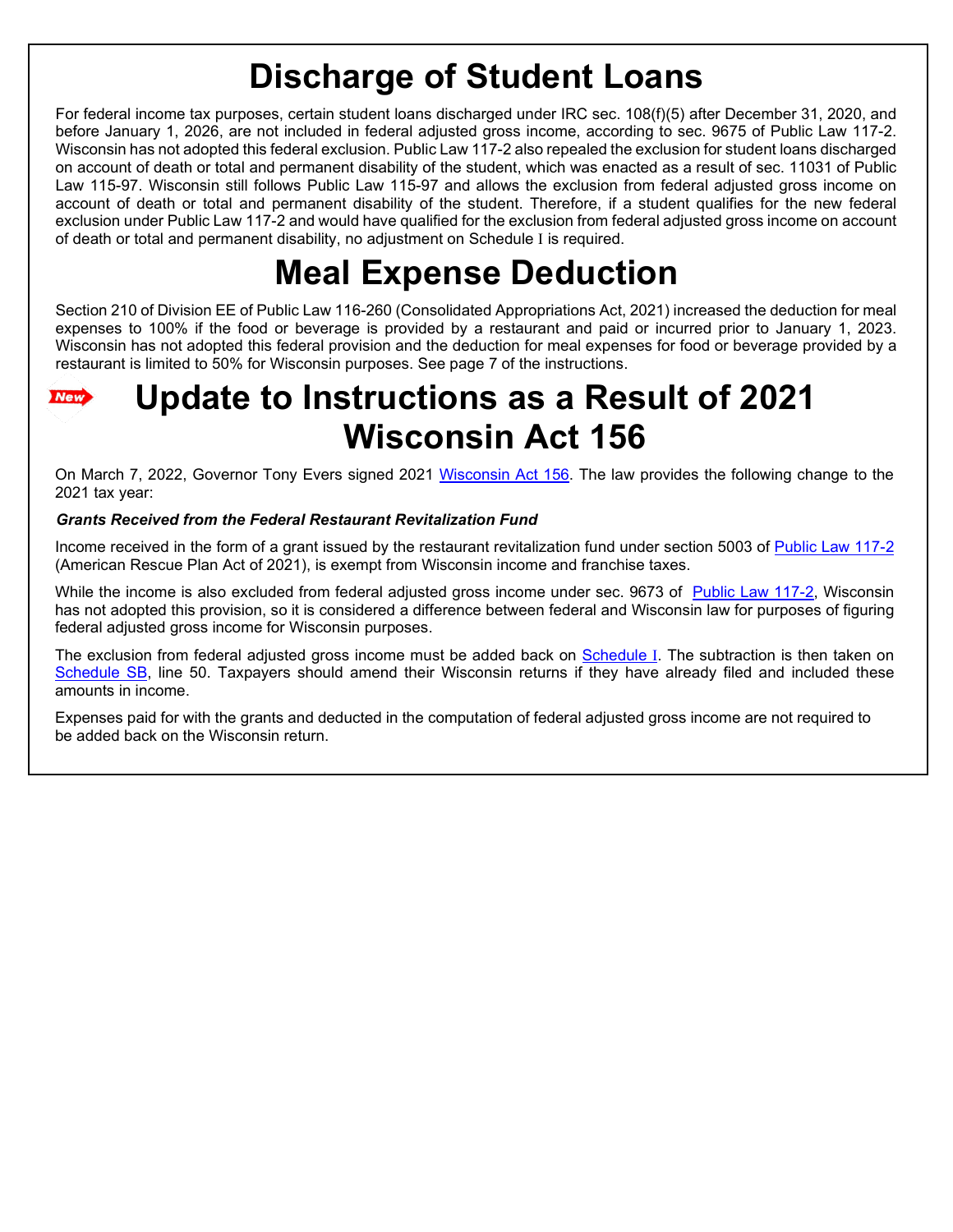# **2021 Wisconsin Schedule I Instructions**

## **General Instructions**

**Introduction** – The computation of taxable income on the 2021 Wisconsin income tax return is based on the Internal Revenue Code (IRC) enacted as of December 31, 2020, with the following exceptions:

- Certain provisions enacted into federal law prior to December 31, 2020, do not apply for Wisconsin
- Only certain provisions enacted into federal law after December 31, 2020, apply for Wisconsin

For example, Wisconsin law has not adopted the federal bonus depreciation provisions for certain business assets or the exclusion from gross income for income from discharge of indebtedness on a qualified principal residence. These differences are a result of Wisconsin adopting a definition of "Internal Revenue Code" that is different than what is in effect for federal income tax purposes. This is also referred to as Wisconsin's definition of the IRC.

As a result, certain income and deduction items may be different for Wisconsin and federal purposes. These differences must be adjusted on Schedule I and are described beginning on the next page.

**Who Must File** – If the computation of your federal adjusted gross income (FAGI) or itemized deductions reflects any of the differences in Wisconsin and federal law for 2021, you must complete this schedule and attach it to your Wisconsin income tax return, Form 1 or Form 1NPR.

Schedule I adjustments made in a prior year may require a Schedule I adjustment in 2021. For example, if you claimed federal bonus depreciation on your 2020 return, you must recompute depreciation using the Wisconsin depreciable basis of the asset. The difference between the amount of bonus depreciation claimed on your federal return and the amount of depreciation allowed for Wisconsin purposes must be adjusted on Schedule I for 2020. An additional adjustment on Schedule I is required each year until the asset is fully depreciated for federal and Wisconsin purposes.

An adjustment may also be required on Schedule I to adjust for differences in the amount of gain or loss reportable from sales or dispositions of assets during 2021. *Example:* The following adjustments are required on Schedule I:

- If the Wisconsin adjusted basis of the asset differs from the federal adjusted basis due to Wisconsin's definition of the IRC, an adjustment is required to report the difference in gain or loss
- An adjustment is required when gain from the sale of certain small business stock is taxable for Wisconsin but not for federal tax purposes

**Using a Different Federal Election for Wisconsin** – Various elections are available under the federal IRC. When an election is available under the IRC adopted for Wisconsin, a taxpayer may choose one election for federal tax purposes and a different election for Wisconsin. For example, a taxpayer may elect to claim different amounts of IRC sec. 179 expense for federal and Wisconsin tax purposes. For additional information, see [Wisconsin Tax Bulletin 214](https://www.revenue.wi.gov/WisconsinTaxBulletin/214-07-21-WTB.pdf#page=8).

Either of the following two methods may be used to claim a different election for Wisconsin and federal tax purposes.

- Prepare a pro forma federal return based on the election chosen for Wisconsin. This pro forma return is to be attached to the Wisconsin Form 1 or Form 1NPR instead of the actual return filed for federal tax purposes.
- Make the election using Wisconsin Schedule I, *Adjustments to Convert 2021 Federal Adjusted Gross Income and Itemized Deductions to the Amounts Allowable for Wisconsin*.

*Example:* For federal tax purposes you claim the credit under sec. 45E of the IRC for 50 percent of the startup costs of a small employer pension plan. When claiming the credit, you must reduce your deduction for that portion of the startup costs equal to the credit. However, sec. 45E(e)(3) of the IRC, provides an election to not claim the credit. Because an election is available, you may elect to not claim the credit on your federal return and instead claim the deduction for the startup costs. Use either of the two methods listed above to make a different election for Wisconsin purposes.

Be sure to also adjust any other items on your federal return that are affected by the election. For example, if you claim a different election for sec. 179 expense for Wisconsin purposes, you must also make a Schedule I adjustment to account for any difference in depreciation expense computed for Wisconsin purposes.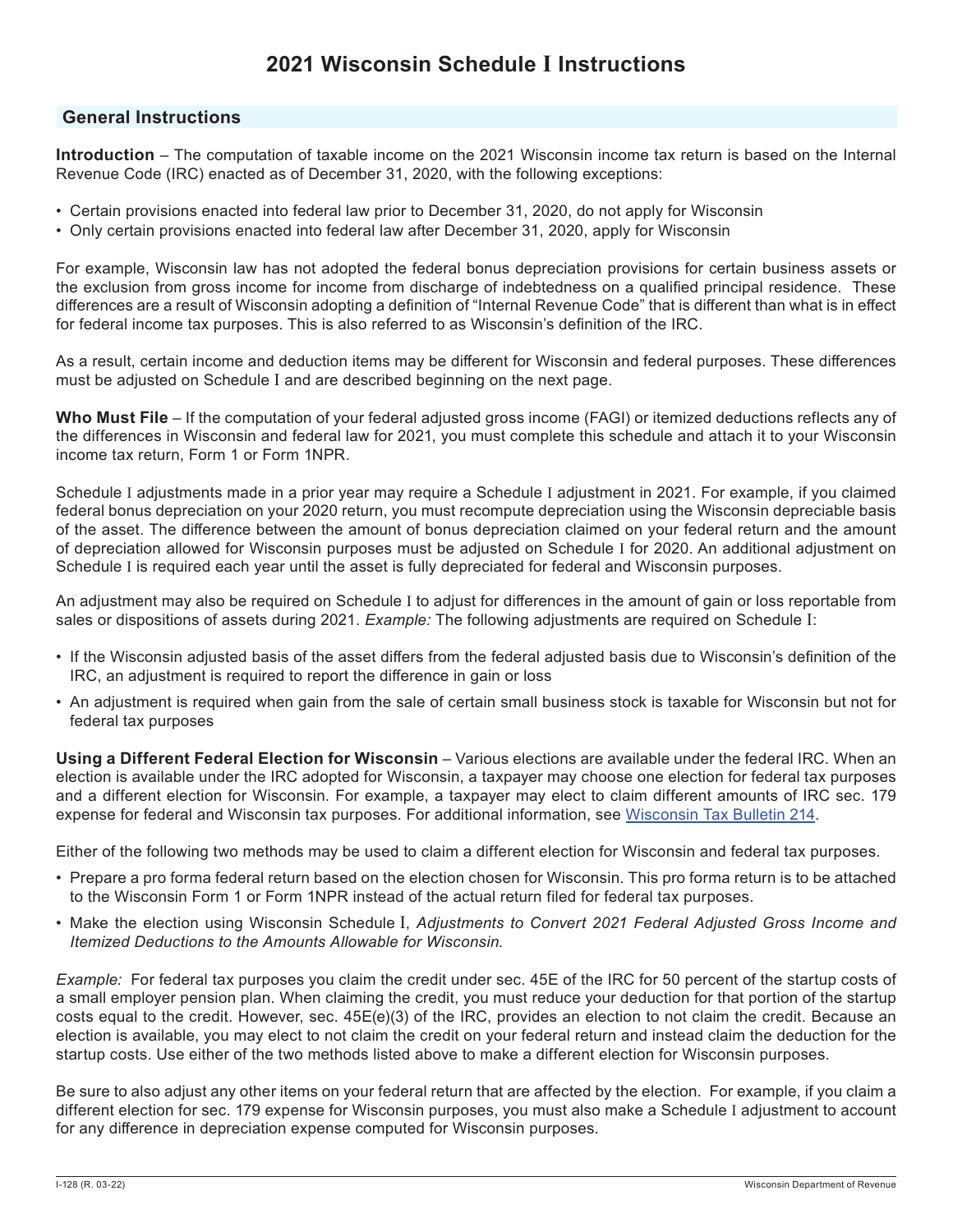**Schedule I Adjustment May Require Recomputing Federal Forms and Schedules for Wisconsin Purposes –**  Any federal forms or schedules affected by Schedule I adjustments must be recomputed and attached to the Wisconsin return. Mark these recomputed federal forms or schedules "Revised for Wisconsin" at the top. For example, federal Form 8582, *Passive Activity Loss Limitations*, must be recomputed for Wisconsin purposes if there is a Schedule I adjustment for the difference in depreciation expense for federal and Wisconsin purposes that pertains to a passive activity.

**Partners, Beneficiaries of Estates and Trusts, and Shareholders of Tax-Option (S) Corporations** – Individuals that report their distributive share of income and deductions from Wisconsin returns of partnerships, estates and trusts, and tax-option (S) corporations may be required to use Schedule I to adjust for differences between Wisconsin and federal law computed on the entity's return. Such partners, beneficiaries, and shareholders should receive Schedule 2K-1, Schedule 3K-1, or Schedule 5K-1 from the entity which shows the adjustments between federal and Wisconsin income and the total amounts reportable for Wisconsin purposes.

**Caution:** If the partnership or tax-option (S) corporation made an election to be taxed at the entity level, differences in federal and Wisconsin law reported on Schedule 3K-1 or 5K-1 must be reported on Schedule I; however the entire amount of income, gain, loss, or deduction reportable for Wisconsin from these entities are removed on the individual's Wisconsin return as an addition or subtraction modification on lines 29 or 31 of Schedule AD, *Additions to Income* (Form 1), or lines 47 or 49 of Schedule SB, *Subtractions from Income* (Form 1). If filing Form 1NPR, do not include these amounts in column B (Wisconsin column).

**Note:** When adjusting income or expenses of an entity, additional items may also require adjustment. For example, adjusting depreciation allowed to a partnership would change the amount of income or loss from the entity. If the entity is subject to the passive activity limitations, federal Form 8582, *Passive Activity Loss Limitations,* would need to be recomputed for Wisconsin to substitute the Wisconsin partnership information for the amount determined on the federal Form 8582. Any difference in the amount of passive activity loss allowed for federal tax purposes and the amount allowed from the recomputed federal Form 8582 would also be a Schedule I adjustment. Any other federal schedules or forms affected by the Schedule I adjustment should also be recomputed (for example, federal Schedule E) and attached to the Wisconsin return. Mark these recomputed forms or schedules "Revised for Wisconsin."

# **Part I - Line Instructions**

An adjustment made on a line below may affect the computation of an adjustment amount on another line. For example, if an adjustment is made on line 2a to add to income the discharge of indebtedness on a principal residence (i.e., FAGI computed for Wisconsin purposes changes), the amount of social security includable in FAGI also changes. The additional social security includable in FAGI must be reported on one of the "other" lines (lines 2g, 2h, or 2i).

#### **Line 1**

Fill in your 2021 FAGI from line 11 of your federal Form 1040 or 1040-SR. If your FAGI is a loss, place a minus sign (-) in front of the number.

#### **Line 2**

Enter any additions to income due to the difference between federal and Wisconsin law on the corresponding line for the adjustments below.

#### **Line 2a - Discharges of Indebtedness on Principle Residence**

- (a) Federal Gross income does not include any amount which would be includable in gross income by reason of discharge of indebtedness if the indebtedness discharged is qualified principal residence indebtedness which is discharged before January 1, 2026. (Public Law 116-260).
- (b) Wisconsin The exclusion from gross income for income does not apply for Wisconsin.

#### **Lines 2b and 4b - Depreciation**

Complete these lines only if there is a difference in the amount of depreciation allowed for federal income tax purposes and for Wisconsin tax purposes based on the Wisconsin definition of the IRC. For example, you would have a difference in depreciation if you claimed the federal special 100 percent additional depreciation for assets placed in service in 2021.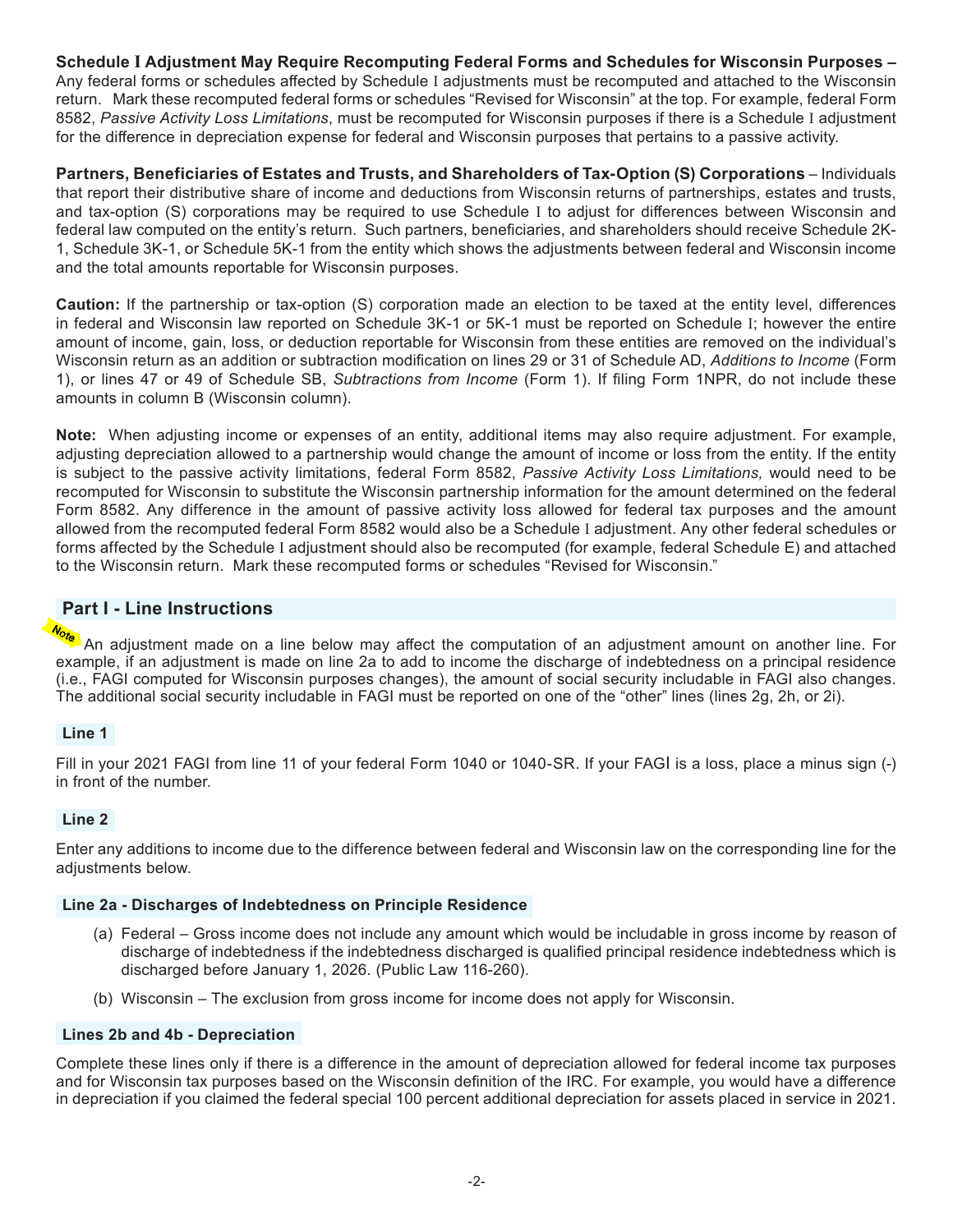In addition, if you had a depreciation difference on Schedule I for property placed in service on or after January 1, 2014, or the first day of your taxable year beginning in 2014, you will continue to have a difference in depreciation to report on Schedule I each year until the property is fully depreciated or until you sell or otherwise dispose of the property.

To adjust for any difference, you must first add back your federal depreciation by entering the federal amount on line 2b of Schedule I. You may then subtract the revised depreciation allowed for Wisconsin on line 4b. Complete a revised federal Form 4562 and any accompanying forms and schedules. Mark these revised forms and schedules "Revised for Wisconsin."

Certain differences in the Wisconsin and federal definition of the IRC that apply for 2021 related to depreciation can be found in Part IA on page 5 under **Other Differences Between Federal and Wisconsin Law**.

#### **Lines 2c, 2e, 4c and 4e - Capital Gains and Losses from Line 7 of Federal Form 1040**

Complete these lines only if there is a difference in the amount of capital gains or losses allowed for federal and Wisconsin income tax purposes based on the Wisconsin definition of the IRC.

If you sold or disposed of a depreciable or amortizable asset in tax year 2021 that was placed in service before January 1, 2014, no adjustment is required on Schedule I to account for a difference in federal gain or loss as a result of depreciation or amortization differences claimed on Schedule I in prior years. The Wisconsin basis of all depreciable or amortizable assets placed in service before January 1, 2014, is the same as the federal basis.

To properly report differences in gain or loss on your Wisconsin return, you must first remove all federal gain or loss included on line 7 of your federal Form 1040 or 1040-SR. If the amount on line 7 of federal Form 1040 or 1040-SR is a gain, fill in that amount on line 4e of Schedule I. If the amount on line 7 of federal Form 1040 or 1040-SR is a loss, fill in that amount as a positive number on line 2c of Schedule I.

Next, complete a revised federal Schedule D, federal Form 8949, and any accompanying forms and schedules. Mark these revised forms and schedules "Revised for Wisconsin."

If the revised forms show a capital gain on line 7 of federal Form 1040 or 1040-SR, fill in the revised gain on line 2e of Schedule I. If the revised forms show a capital loss on line 7 of federal Form 1040 or 1040-SR, fill in the revised loss on line 4c of Schedule I as a positive number.

Attach the revised federal Schedule D, federal Form 8949, and any accompanying forms and schedules with Form 1 or Form 1NPR.

**CAUTION** The amount on line 2e must also be included on Wisconsin Schedule WD, line 29a. The amount on line 4c must also be included on Wisconsin Schedule WD, line 29e.

Certain differences in the Wisconsin and federal definition of the IRC that apply for 2021 related to capital gains and losses can be found in Part IA on page 5 under **Other Differences Between Federal and Wisconsin Law**.

#### **Lines 2d, 2f, 4d, and 4f - Ordinary Gains and Losses from Line 4 of Federal Schedule 1 (Form 1040)**

Complete these lines only if there is a difference in the amount of ordinary gain or loss allowed for federal and Wisconsin income tax purposes based on the Wisconsin definition of the IRC.

To properly report such gain or loss on your Wisconsin return, you must first remove all ordinary gain or loss reported on line 4 of your federal Schedule 1 (Form 1040). This is done by filling in line 2d or 4f. If the amount on line 4 of federal Schedule 1 (Form 1040) is a gain, fill in that amount on line 4f of Schedule I. If the amount on line 4 of federal Schedule 1 (Form 1040) is a loss, fill in that amount as a positive number on line 2d of Schedule I.

Next, complete a revised federal Form 4797, federal Form 4684, and any accompanying forms and schedules. Mark these revised forms and schedules "Revised for Wisconsin."

If the revised forms show an ordinary gain for Wisconsin on line 4 of federal Schedule 1 (Form 1040), fill in the revised gain on line 2f. If the revised forms show an ordinary loss for Wisconsin, fill in the revised loss on line 4d as a positive number.

Enclose the revised federal Form 4797, federal Form 4684, and any accompanying forms and schedules with Form 1 or Form 1NPR.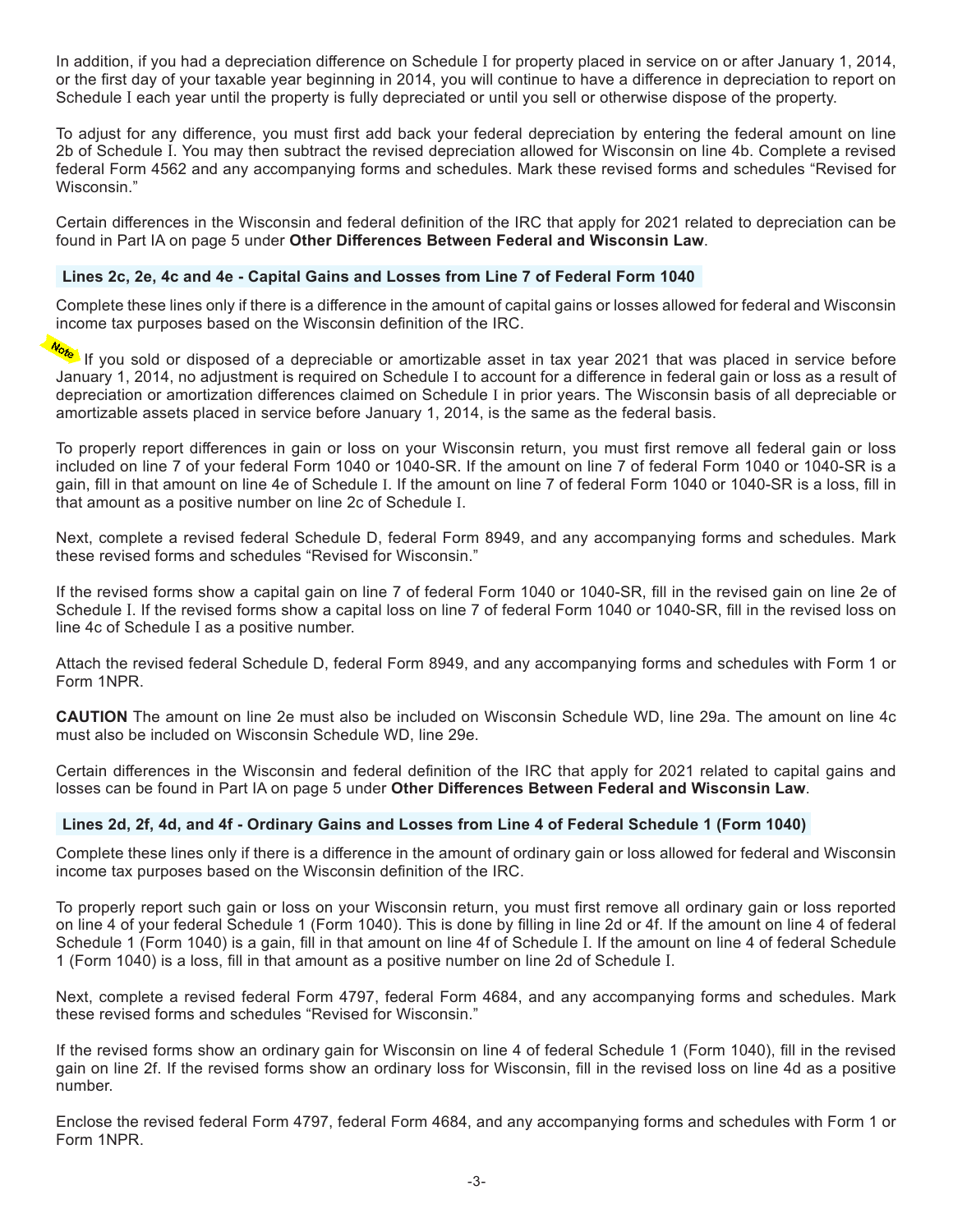#### **Lines 2g, h, and i and 4g, h, and i - Other**

These lines are used to report any other differences between the amounts allowed for federal and Wisconsin income tax purposes based on the Wisconsin definition of the IRC. They are also used to report other items that need to be adjusted because of adjustments made on other lines of Schedule I. For example, passive activity losses may have to be adjusted on these lines because of a depreciation adjustment made on lines 2b and 4b. Enter a description of the item being adjusted on the lines provided.

Enter adjustments for the difference between amounts allowed for federal and Wisconsin income tax purposes as follows:

- If the difference between the federal amount and the Wisconsin amount results in an increase in Wisconsin income, enter the amount of the difference as an addition to income on lines 2g, h, or i. Enter the amount as a positive number.
- If the difference between the federal amount and the Wisconsin amount results in a decrease in Wisconsin income, enter the amount of the difference as a subtraction from income on lines 4g, h, or i. Enter the amount as a positive number.

Descriptions of certain differences in the Wisconsin and federal definition of the IRC that apply for 2021 can be found in Part IA on page 5 under **Other Differences Between Federal and Wisconsin Law.**

### **Line 2j**

Add the amounts on lines 2a through 2i. Fill in the total on line 2j .

#### **Line 3**

If the amount on line 1 is a positive amount, add the amount on line 1 and line 2j. Fill in the total as a positive number on line 3.

**CAUTION** If the amount on line 1 is a negative amount, treat the amount as a positive amount and figure the amount for line 3 as follows:

- If the amount on line 1 is greater than the amount on line 2j, subtract line 2j from line 1 and fill in the result as a negative number on line 3.
- If the amount on line 1 is less than the amount on line 2j, subtract line 1 from line 2j and fill in the result as a positive number on line 3.

#### **Line 4**

Enter, as a positive amount, any subtraction from income due to the difference between federal and Wisconsin law on the corresponding line for the adjustments listed below.

#### **Line 4a - Health Savings Accounts Adjustment**

- (a) Federal Certain individuals may establish health savings accounts (HSAs). A deduction is allowed for contributions to the account. Amounts contributed by an employer to an employee's account are excluded from the employee's gross income. (Public Laws 108-173 and 109-432).
- (b) Wisconsin The federal provisions relating to HSAs apply for Wisconsin for 2011-2021. However, an adjustment may be required if you withdrew from the account in 2021, you had an HSA prior to 2011 for which you were not allowed a deduction for Wisconsin for contributions to that account, and you reported the earnings on the account as income on your Wisconsin return. If this is the case, complete the worksheet on the next page.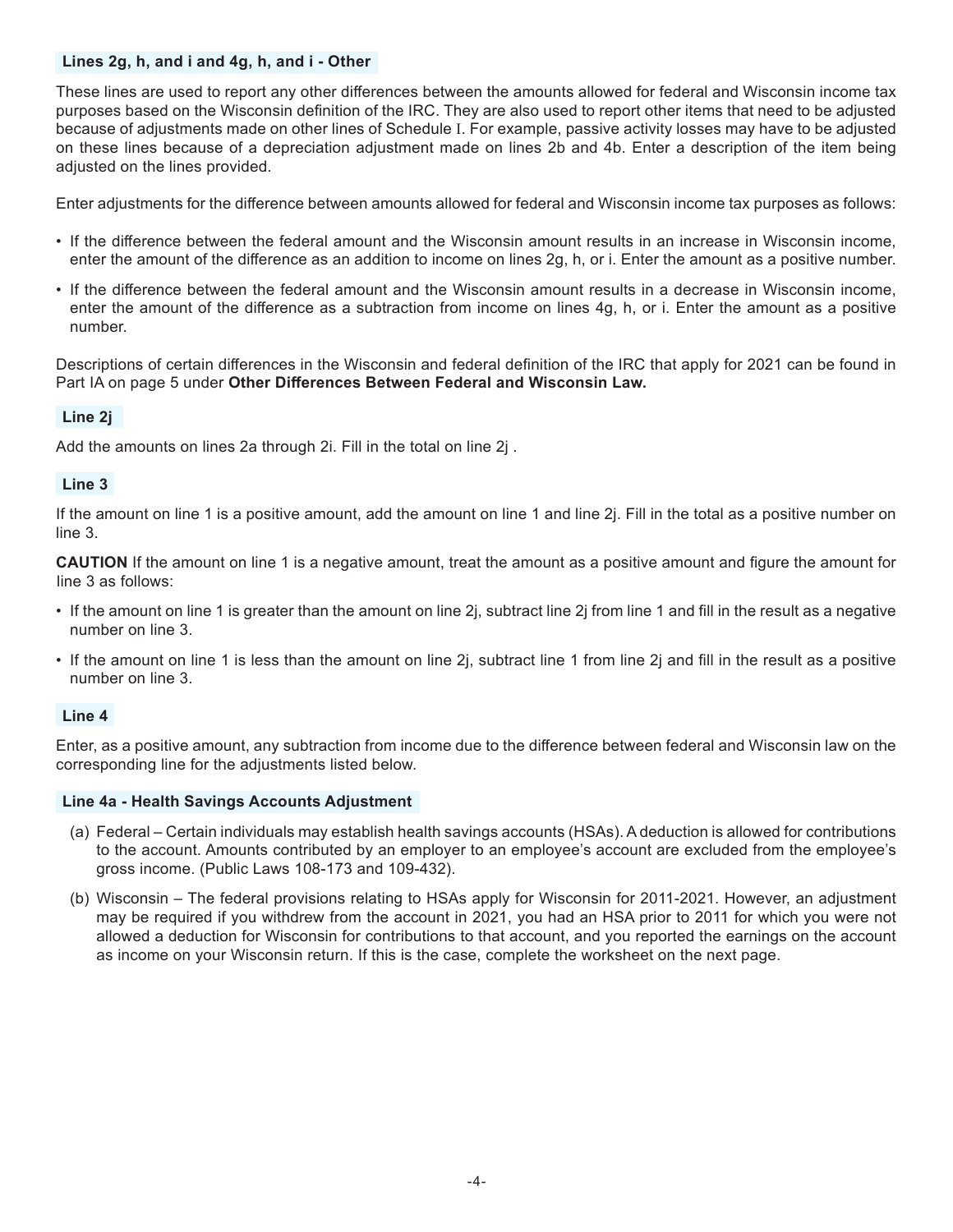| <b>2021 HSA Worksheet</b>                                                                                                                                                                                    |  |
|--------------------------------------------------------------------------------------------------------------------------------------------------------------------------------------------------------------|--|
| 1. Balance of HSA as of December 31, 2010, less amount distributed in 2011-2020. (This is the                                                                                                                |  |
|                                                                                                                                                                                                              |  |
|                                                                                                                                                                                                              |  |
| 4. Portion of the distribution on line 2 that was used for medical expenses. This amount can be used<br>as an itemized deduction for medical expenses. See "Medical Expense Deduction" in Part II $\dots$ 4. |  |
| 5. Portion of the distribution on line 2 that was not used for medical expenses and is included in<br>federal income. This amount would be taxable for federal purposes but not for Wisconsin.               |  |
| * This amount may also be subject to a federal penalty, but would not be subject to a Wisconsin penalty.                                                                                                     |  |
| Note: An adjustment will be required each year until the amount shown on line 3 is zero. Distributions from<br>HSAs are to be allocated first to the pre-2011 balance.                                       |  |

#### **Line 4b - Wisconsin Depreciation**

See the instructions for lines 2b and 4b on page 2.

#### **Line 4c - Wisconsin Capital Losses**

See the instructions for lines 2c, 2e, 4c, and 4e on page 3.

#### **Line 4d - Wisconsin Ordinary Losses**

See the instructions for lines 2d, 2f, 4d, and 4f on page 3.

#### **Line 4e - Federal Capital Gains**

See instructions for lines 2c, 2e, 4c, and 4e on page 3.

#### **Line 4f - Federal Ordinary Gains**

See the instructions for lines 2d, 2f, 4d, and 4f on page 3.

#### **Line 4g, h, and i**

See the instructions for lines 2g, h, and i and lines 4g, h, and i on page 4.

#### **Line 4j**

Add lines 4a through 4i. Fill in the total on line 4j.

#### **Line 5**

If the amount on line 3 is a negative amount, add the amount on line 4j to the amount on line 3. Fill in the total as a negative number on line 5. If the amount on line 3 is a positive amount, complete line 5 as follows:

- If line 3 is greater than line 4j, subtract line 4j from line 3 and fill in the result as a positive number on line 5.
- If line 4j is greater than line 3, subtract line 3 from line 4j and fill in the result as a negative number on line 5.

#### **Part IA - Other Differences Between Federal and Wisconsin Law**

Following are brief explanations of certain differences between federal and Wisconsin law.

The "Federal" explanation indicates how an item is to be treated for federal income tax purposes as of December 31, 2021. The "Wisconsin" explanation indicates how the item is to be treated for Wisconsin.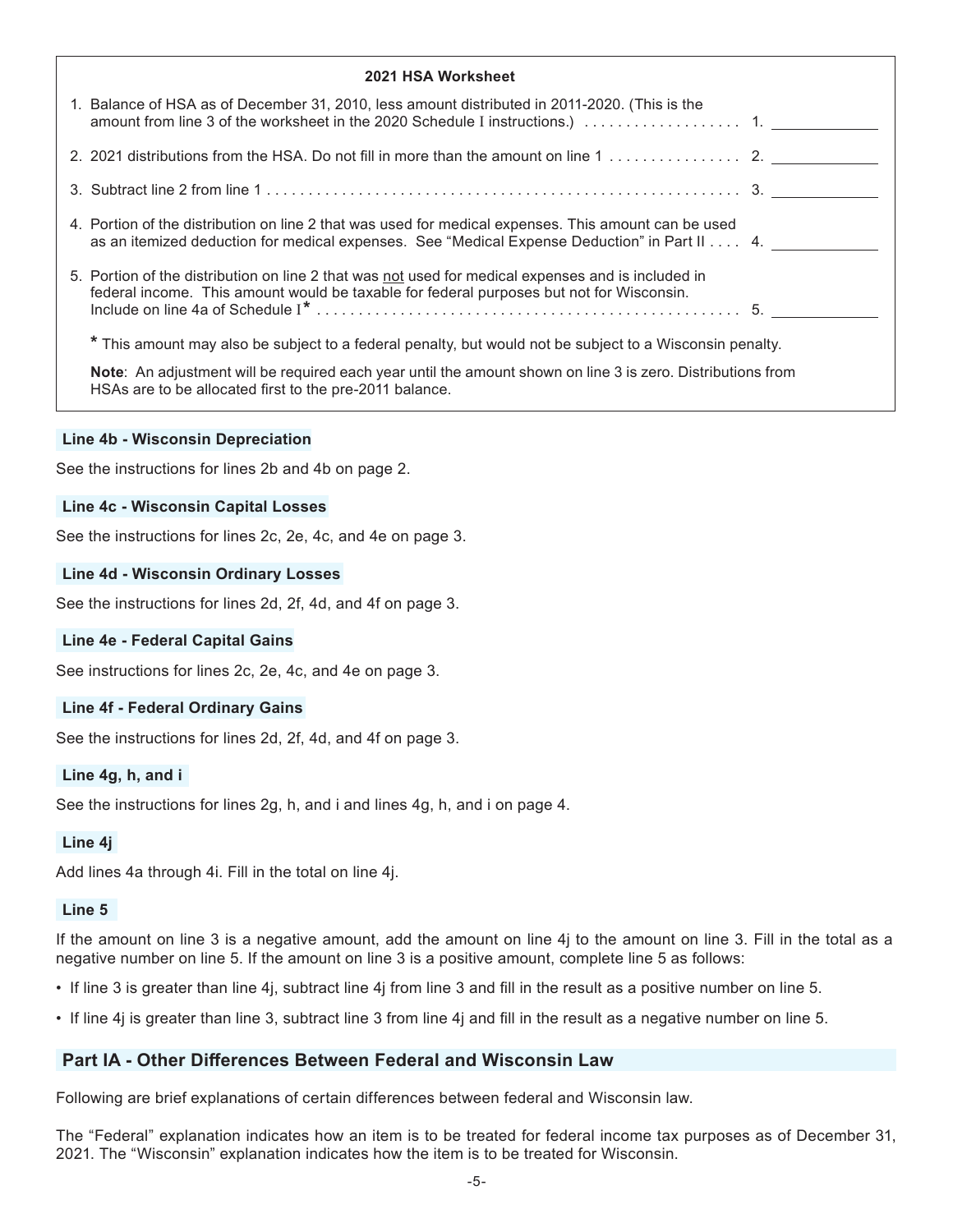If you need additional information regarding these items, contact any Wisconsin Department of Revenue office.

#### **1. Federal Farm Loss Limitations**

- (a) Federal The amount of farm losses that may be used to reduce other non-farming business income is limited to the greater of \$300,000 or the net farm income for the previous five years if the taxpayer receives any direct or counter-cyclical payments under Title I of the Food, Conservation, and Energy Act of 2008 or Commodity Credit Corporation loans. Any disallowed loss is treated as a deduction of the taxpayer attributable to farming business in the next taxable year. (Public Law 110-246).
- (b) Wisconsin This farm loss limitation does not apply for Wisconsin.

#### **2. Nonqualified Deferred Compensation from Certain Tax Indifferent Parties**

- (a) Federal Nonqualified deferred compensation plans maintained by foreign corporations will generally become taxable, unless the compensation is deferred 12 months or less after the end of the year that the compensation vests. The tax can also apply to partnerships with foreign partners. Deferred compensation will be taxable when the amount is determinable. (Public Law 110-343).
- (b) Wisconsin This provision does not apply for Wisconsin. .

#### **3. Income Sourcing of Guarantees**

- (a) Federal Amounts received for guarantees of indebtedness is U.S. source income if paid by a U.S. person or by a foreign person and the amount is connected with income which is effectively connected to the conduct of a trade or business in the U.S. (Public Law 111-240).
- (b) Wisconsin This provision does not apply for Wisconsin.

#### **4. District of Columbia Investments**

- (a) Federal Gross income does not include qualified capital gain from the sale or exchange of any DC Zone asset acquired after January 1, 1998, and before January 1, 2012, and held for more than five years. (Public Law 111- 312).
- (b) Wisconsin Capital gain from the sale or exchange of DC Zone assets is included in Wisconsin income.

#### **5. Depreciation of Race Horses (over 2 years old)**

- (a) Federal A race horse placed in service after December 31, 2016, and which is more than 2 years old at the time placed in service by the purchaser, is treated as 3-year property. (Public Law 114-113). In addition, race horses placed in service before January 1, 2022, are treated as three-year property. (Public Law 116-260).
- (b) Wisconsin This provision does not apply for Wisconsin. Depreciation is determined under the provisions of the IRC in effect on January 1, 2014.

#### **6. Small Business Stock**

- (a) Federal An exclusion is allowed for the amount of gain from the sale or exchange of qualified small business stock held for more than five years. (Public Law 114-113).
	- 50% exclusion for stock acquired after August 10, 1993, and on or before February 17, 2009
	- 75% exclusion for stock acquired after February 17, 2009, and on or before September 27, 2010
	- 100% for stock acquired after September 27, 2010
- (b) Wisconsin Gain from the sale or exchange of qualified small business stock in 2021 that was held for more than five years is treated as follows:
	- Gain from the sale of stock acquired **before** December 31, 2013, is included in income.
	- 50% exclusion for stock acquired on or after January 1, 2014 (sec. 71.98(5), Wis. Stats.).

#### **7. Tax-Favored Withdrawal from Retirement Plans for Hurricane Harvey, Irma, and Maria Relief**

(a) Federal – For distributions on or after August 23, 2017, for Hurricane Harvey, September 4, 2017, for Hurricane Irma, and September 16, 2017, for Hurricane Maria, and before January 1, 2019, hurricane victims may withdraw up to \$100,000 from a qualified retirement plan without penalty. Taxpayers who are able to repay the distributions have three years to repay the funds to qualify for rollover treatment. Otherwise, they will be taxed on their distribution over three years. (Public Law 115-63).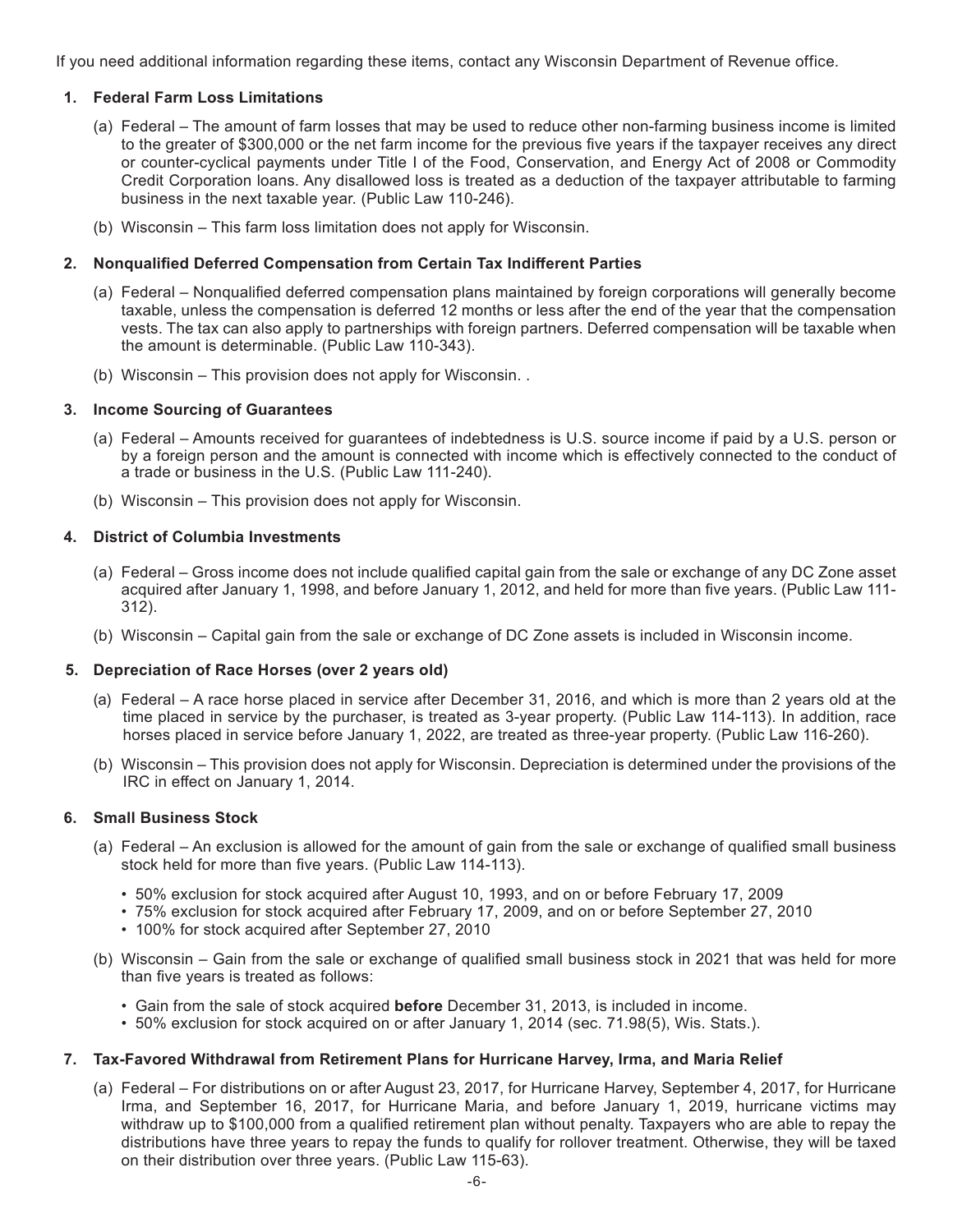(b) Wisconsin – This provision applies for Wisconsin purposes for taxable years beginning after December 31, 2018. However, for withdrawals occurring before this date, an adjustment may need to be made for distributions which are taxed over the three-year period for federal purposes.

#### **8. Bonus Depreciation for Certain Business Assets**

- (a) Federal For property placed in service after September 27, 2017, 100% expensing is allowed for qualified property, qualified property with longer production periods, and plants bearing fruit and nuts. This percentage is phased down for property placed in service after December 31, 2022, and for property acquired before September 27, 2017. (Public Law 115-97).
- (b) Wisconsin This provision does not apply for Wisconsin. Depreciation is determined under the provisions of the IRC in effect on January 1, 2014.

#### **9. Excess Business Loss Limitation**

- (a) Federal Excess business losses of a taxpayer determined under IRC sec. 461(l) are not allowed. The disallowed loss is treated as a net operating loss carryover. (Public Law 115-97). However, this excess business loss limitation does not apply for taxable years beginning before January 1, 2027. (Public Law 117-2).
- (b) Wisconsin The excess business loss limitation does not apply for Wisconsin.

#### **10. Film and Television Production and Live Theatrical Production**

- (a) Federal The definition of qualified property for purposes of the special depreciation (bonus depreciation) allowance includes film or television production and live theatrical production. (Public Law 115-97).
- (b) Wisconsin This provision does not apply for Wisconsin. Depreciation is determined under the provisions of the IRC in effect on January 1, 2014.

#### **11. Accrual Method Income Recognition**

- (a) Federal Accrual method taxpayers must recognize income no later than the tax year in which the item is recognized as revenue on an applicable financial statement. (Public Law 115-97).
- (b) Wisconsin This provision does not apply for Wisconsin.

#### **12. Business Interest Expense Deduction Limitation**

- (a) Federal The deduction for business interest expense is limited to the sum of business interest income, 30% of adjusted taxable income, and floor plan financing interest. Any amount disallowed is carried forward to the next taxable year. (Public Law 115-97).
- (b) Wisconsin The business interest expense deduction limitation does not apply for Wisconsin.

#### **13. Entertainment, Amusement, and Recreation Expenses**

- (a) Federal No deduction is allowed for entertainment, amusement, or recreation expenses described under IRC sec. 274. (Public Law 115-97).
- (b) Wisconsin A deduction is allowed for entertainment, amusement, and recreation expense equal to 50% of the amount of qualified expenses.

#### **14. Meal Expenses**

- (a) Federal
	- Section 274(n) of the IRC provides that any deductible food and beverage expense is limited to 50% of such amount unless an exception applies.
	- The 50% limitation on the deduction for food and beverage expenses under IRC sec. 274(n) also applies to certain meals provided by an employer to an employee as a nontaxable de minimis fringe benefit described in IRC sec. 132(e). (Section 13304(b) of Public Law 115-97).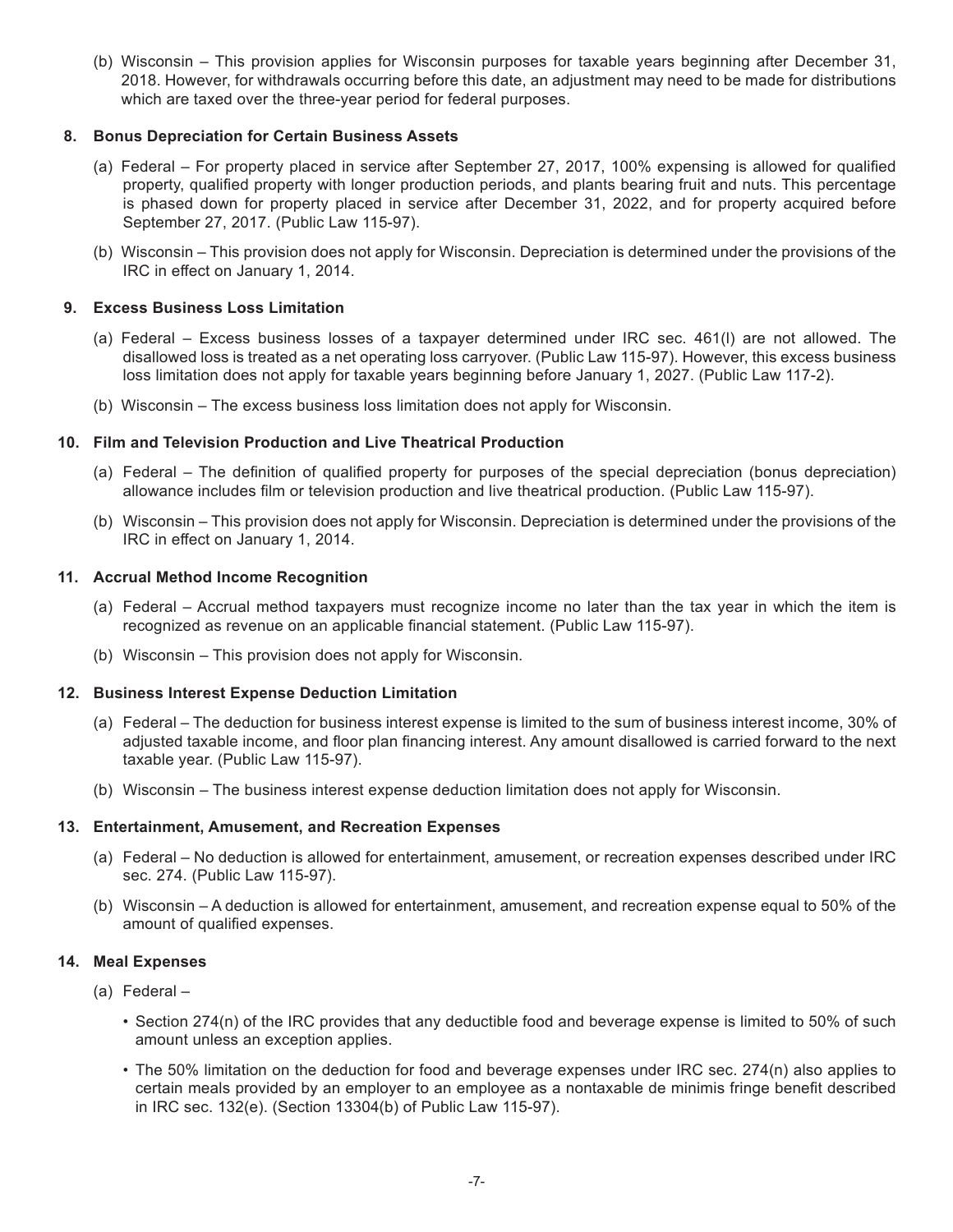- The 50% limitation on the deduction for food and beverage expenses under IRC sec. 274(n) does not apply to amounts paid or incurred before January 1, 2023, for food and beverages provided by a restaurant. (Section 210 of division EE of Public Law 116-260).
- (b) Wisconsin
	- Wisconsin follows the 50% limitation under IRC sec. 274(n), except as follows:
	- The 50% limitation does not apply to certain meals provided by an employer to an employee as a nontaxable de minimis fringe benefit described in IRC sec. 132(e). These meal expenses are 100% deductible for Wisconsin because the changes made by sec. 13304(b) of Public Law 115-97 have not been adopted
	- A 50% limitation still applies for amounts paid or incurred before January 1, 2023, for food and beverages provided by a restaurant. These meal expenses are 50% deductible for Wisconsin because the exception in IRC sec. 274(n)(2)(D) made by sec. 210 of division EE of Public Law 116-260 has not been adopted.

#### **15. Federal Deposit Insurance Corporation Premiums Limitation**

- (a) Federal A limitation under IRC sec. 162(r) applies to the deduction for premiums paid as the result of an assessment by the Federal Deposit Insurance Corporation. (Public Law 115-97).
- (b) Wisconsin This limitation does not apply for Wisconsin.

#### **16. Deduction Limitation for Highly-Paid Employees**

- (a) Federal –A publicly-held corporation may not deduct more than \$1,000,000 of compensation paid to any covered employee for the performance of services as provided in IRC sec. 162(m). The definition of a covered employee is expanded to include the principal executive officer and principal financial officer. (Public Law 115-97). For taxable years beginning after December 31, 2026, the definition of a covered employee is expanded to include an employee that is among the 5 highest compensated employees for the taxable year. (Public Law 117-2).
- (b) Wisconsin This modified definition of "covered employee" does not apply for Wisconsin.

#### **17. Global Intangible Low-Taxed Income Inclusion**

- (a) Federal A United States shareholder of a controlled foreign corporation must include in income its "global intangible low-taxed income" as provided in IRC sec. 951A. (Public Law 115-97).
- (b) Wisconsin This inclusion does not apply for Wisconsin.

#### **18. Definition of United States Shareholder**

- (a) Federal The definition of a United States shareholder in IRC sec. 951(b) includes a United States person who owns at least 10% of the value of the shares of the foreign corporation. (Public Law 115-97).
- (b) Wisconsin This change in definition does not apply for Wisconsin.

#### **19. Related Party Transactions**

- (a) Federal The deduction for any disqualified related-party amount paid or accrued pursuant to a hybrid transaction or by, or to, a hybrid entity is disallowed under IRC sec. 267A. (Public Law 115-97).
- (b) Wisconsin This disallowance does not apply for Wisconsin.

#### **20. Unused Overall Domestic Loss**

- (a) Federal A taxpayer may elect to recapture a pre-2018 unused overall domestic loss for any applicable tax year by substituting a percentage greater than 50%. (Public Law 115-97).
- (b) Wisconsin This recapture provision does not apply for Wisconsin.

#### **21. Tax-Favored Withdrawal from Retirement Plans for California Wildfire Relief**

(a) Federal – For distributions on or after October 8, 2017, and before January 1, 2019, California wildfire victims may withdraw up to \$100,000 from a qualified retirement plan without penalty. Taxpayers who are able to repay the distributions have three years to repay the funds to qualify for rollover treatment. Otherwise, they will be taxed on their distribution over three years. (Public Law 115-123).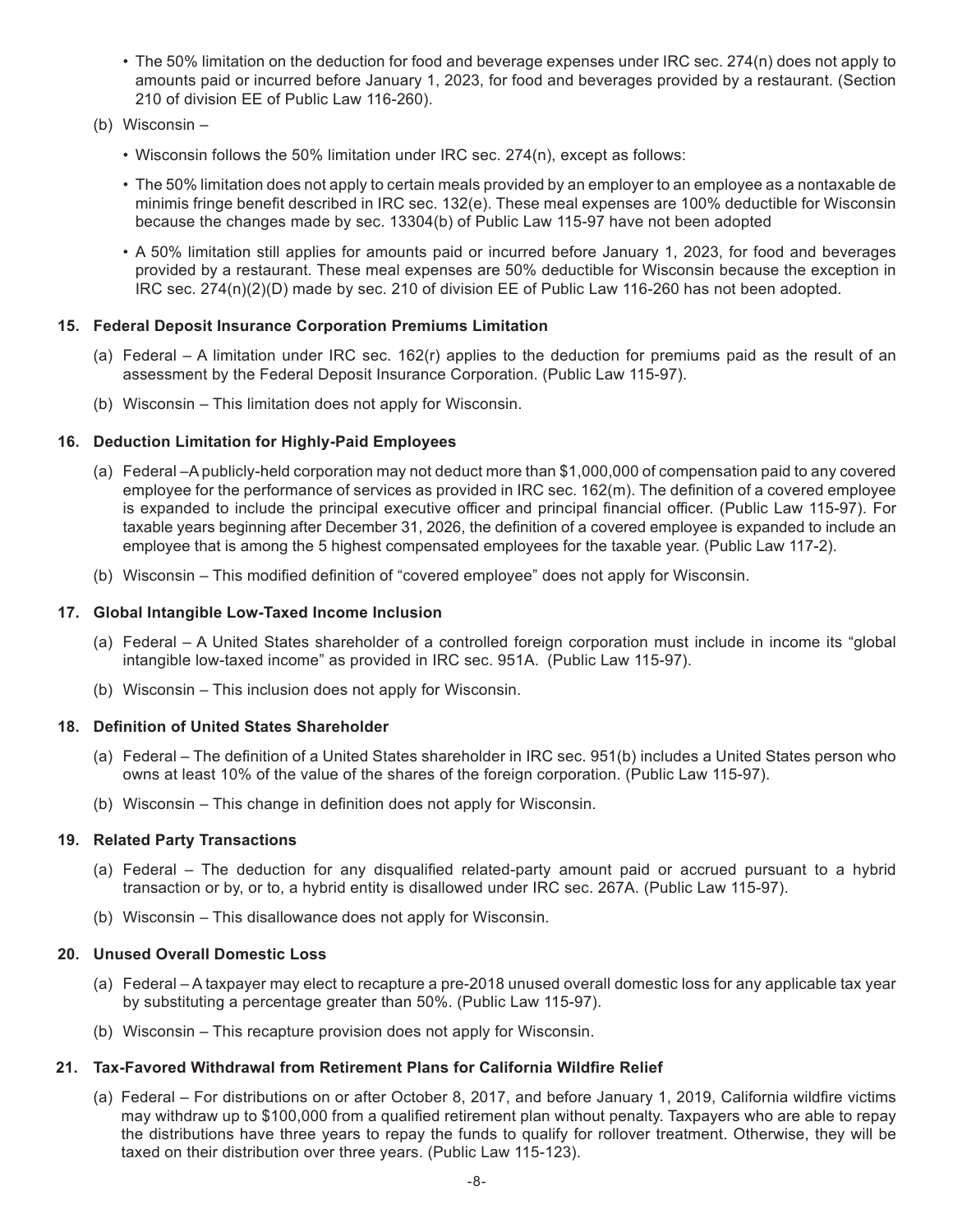(b) Wisconsin – This provision applies for Wisconsin purposes for taxable years beginning after December 31, 2020. However, for withdrawals occurring before this date, an adjustment may need to be made for distributions which are taxed over the three-year period for federal purposes.

#### **22. Domestic Production Activities Deduction**

- (a) Federal The repeal of the domestic production activities deduction under IRC sec. 199A does not apply to a qualified payment received by a patron from a specified agricultural or horticultural cooperative. (Public Law 115-141).
- (b) Wisconsin This deduction does not apply for Wisconsin.

#### **23. Qualifying Small Power Production Facility**

- (a) Federal A 5-year recovery period applies for qualifying small power production facilities under IRC sec. 168. (Public Law 115-141).
- (b) Wisconsin This provision does not apply for Wisconsin. Depreciation is determined under the provisions of the IRC in effect on January 1, 2014.

#### **24. Motorsports Racing Track Facility**

- (a) Federal The seven-year cost recovery period under IRC sec. 168 for motorsports entertainment complexes is extended through December 31, 2025. (Public Law 116-260).
- (b) Wisconsin This provision does not apply for Wisconsin. Depreciation is determined under the provisions of the IRC in effect on January 1, 2014.

#### **25. Accelerated Depreciation for Indian Reservation Property**

- (a) Federal The provision allowing accelerated depreciation for business property on Indian reservations under IRC sec. 168 is extended through December 31, 2021. (Public Law 116-260).
- (b) Wisconsin This provision does not apply for Wisconsin. Depreciation is determined under the provisions of the IRC in effect on January 1, 2014.

#### **26. Film and Television Productions**

- (a) Federal For productions commencing before January 1, 2026, a taxpayer may elect under IRC sec. 181 to treat the cost of any qualified film or television production as an expense which is not chargeable to a capital account. (Public Law 116- 260).
- (b) Wisconsin The federal expensing of a film or television production does not apply for Wisconsin.

#### **27. Empowerment Zone Tax Incentives**

- (a) Federal The empowerment zone tax incentives under IRC sec. 1391 are extended through December 31, 2025. This includes a wage credit, increased section 179 expensing, expanded tax-exempt financing, elective rollover of capital gain from the sale or exchange of any qualified empowerment zone asset, and partial exclusion of capital gains on certain small business stock. (Public Law 116-260).
- (b) Wisconsin The extension for empowerment zone tax incentives does not apply for Wisconsin.

#### **28. Tax-Favored Withdrawal from Retirement Plans for Qualified Disaster Areas**

- (a) Federal For distributions on or after the first day of the incident period of a qualified disaster and before the date which is 180 days after December 20, 2019, qualified disaster victims may withdraw up to \$100,000 from a qualified retirement plan without penalty. Taxpayers who are able to repay the distributions have three years to repay the funds to qualify for rollover treatment. Otherwise, they will be taxed on their distribution over three years. (Public Law 116-94).
- (b) Wisconsin This provision applies for Wisconsin purposes for taxable years beginning after December 31, 2020. However, for withdrawals occurring before this date, an adjustment may need to be made for distributions which are taxed over the three-year period for federal purposes.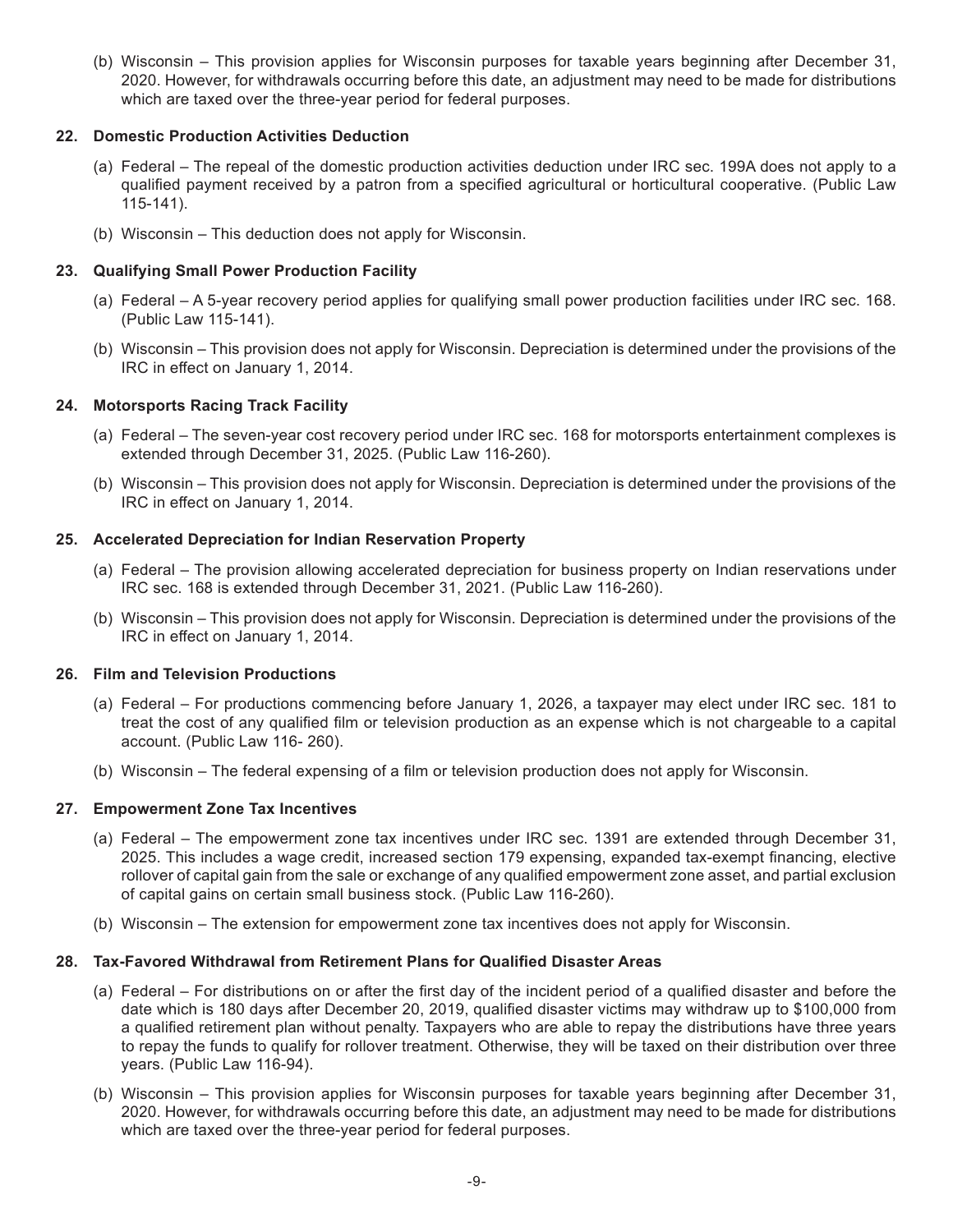#### **29. Tax-Favored Withdrawal from Retirement Plans for Qualified Disaster Areas**

- (a) Federal For distributions on or after the first day of the incident period of a qualified disaster and before June 25, 2021, qualified disaster victims may withdraw up to \$100,000 from a qualified retirement plan without penalty. Taxpayers who are able to repay the distributions have three years to repay the funds to qualify for rollover treatment. Otherwise, they will be taxed on their distribution over three years. (Public Law 116-260).
- (b) Wisconsin This provision applies for Wisconsin purposes for taxable years beginning after December 31, 2020. However, for withdrawals occurring before this date, an adjustment may need to be made for distributions which are taxed over the three-year period for federal purposes.

#### **30. Cobra Premium Assistance**

- (a) Federal Gross income does not include any COBRA premium assistance provided under section 9501 of the American Rescue Plan Act of 2021. (Public Law 117-2).
- (b) Wisconsin This provision does not apply for Wisconsin purposes. Any COBRA premium assistance provided under section 9501 of the American Rescue Plan Act of 2021 is included in Wisconsin income.

#### **31. Dependent Care Assistance Exclusion**

- (a) Federal The amount of dependent care assistance under IRC sec. 129 excluded from federal adjusted gross income is increased from \$5,000 to \$10,500 (\$5,250 for married individuals filing separate returns) for 2021. (Public Law 117-2).
- (b) Wisconsin This provision does not apply for Wisconsin purposes. The amount of dependent care assistance excluded from Wisconsin income is \$5,000 (\$2,500 for married individuals filing separate returns).

#### **32. Restaurant Revitalization Grants**

- (a) Federal Restaurant revitalization grants received under section 5003 of Public Law 117-2 are not included in federal income. Taxpayers may deduct expenses paid with restaurant revitalization grant proceeds that would otherwise be deductible. (Public Law 117-2).
- (b) Wisconsin Restaurant revitalization grant proceeds forgiven are included in Wisconsin income. Taxpayers may deduct expenses paid with restaurant revitalization grant proceeds that would otherwise be deductible.

**Note:** A subtraction is available for the restaurant revitilization grant received on [Schedule SB](https://www.revenue.wi.gov/TaxForms2021/2021-ScheduleSBf.pdf), line 50, or [Schedule M](https://www.revenue.wi.gov/TaxForms2021/2021-ScheduleMf.pdf), line 29.

#### **33. Student Loan Forgiveness**

- (a) Federal Certain student loans discharged under IRC sec. 108(f)(5) after December 31, 2020, and before January 1, 2026, are not included in federal adjusted gross income. (Public Law 117-2). **Note:** Public Law 117-2 repealed the exclusion for student loans discharged on account of death or total and permanent disability of the student.
- (b) Wisconsin Student loans discharged under IRC sec. 108(f)(5) after December 31, 2020, and before January 1, 2026, are included in federal adjusted gross income. Student loans discharged on account of death or total and permanent disability of the student are excluded from federal adjusted gross income.

#### **34. Tax-Exempt Interest**

- (a) Federal The interest from qualified broadband projects exempt facility bonds is exempt from federal income tax under IRC secs. 103 and 142. (Public Law 117-58)
- (b) Wisconsin The interest from qualified broadband projects exempt facility bonds is included in Wisconsin income.

#### **Part II Instructions**

Whenever FAGI has been increased or decreased in Part I of Schedule I, itemized deductions which are computed using FAGI (for example, medical expenses and charitable contributions) may require adjustment. The deductible amounts of any such items used to compute the Wisconsin itemized deduction credit must be determined by using the FAGI computed on line 5 of Part I.